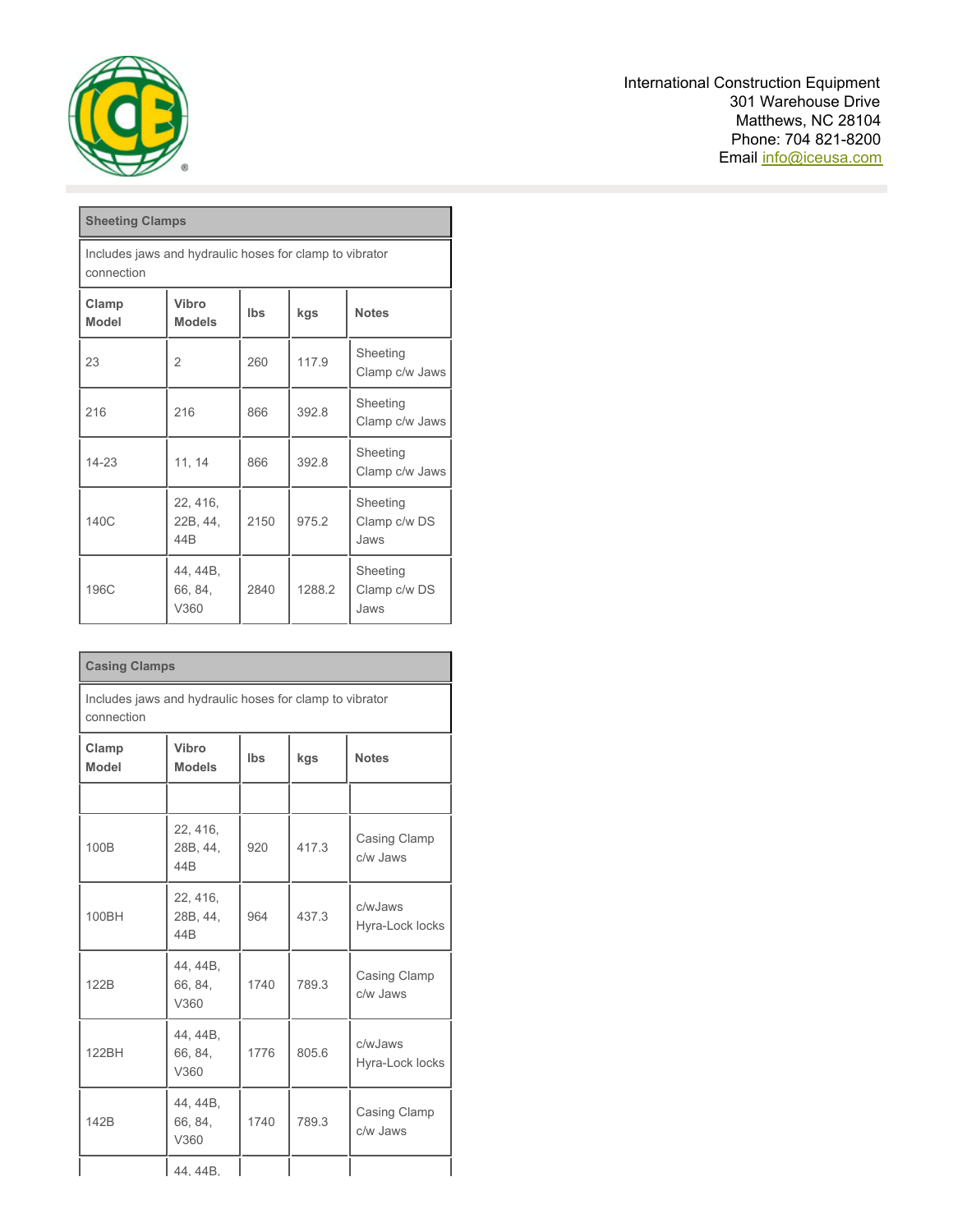142BH

66, 84, V360 1776 805.6

 $44, 44, 44$ 

c/wJaws Hyra-Lock locks

| <b>Wood Pile, Concrete, and Combination Clamps</b> |                        |            |        |                                    |  |
|----------------------------------------------------|------------------------|------------|--------|------------------------------------|--|
| See notes for Jaw and material options             |                        |            |        |                                    |  |
| Clamp<br><b>Model</b>                              | Vibro<br><b>Models</b> | <b>Ibs</b> | kgs    | <b>Notes</b>                       |  |
|                                                    |                        |            |        |                                    |  |
| 25                                                 | 216                    | 2510       | 1138.5 | For wood Pile                      |  |
| 40WP                                               | 216 thru<br>28         | 3278       | 1486.9 | Combo Clamp<br>w/Timber Jaws       |  |
| 40CP                                               | 216 thru<br>28         | 3482       | 15794  | Combo Clamp<br>w/ Concrete<br>Jaws |  |
| 40HP                                               | 216 thru<br>28         | 3220       | 1460.6 | Combo Clamp<br>-No Jaw inserts     |  |
| 85CWP                                              | 28 thru 66             | 6570       | 2980.1 | Combo Clamp<br>w/Timber Jaws       |  |
| 85CCP                                              | 28 thru 66             | 6425       | 2914.4 | Combo Clamp<br>w/ Concrete<br>Jaws |  |
| 85                                                 | 28 thru 66             | 6500       | 29484  | Combo Clamp<br>-No Jaw inserts     |  |

| <b>Caisson Beams and Beam Accessories</b> |                                  |       |        |                    |  |
|-------------------------------------------|----------------------------------|-------|--------|--------------------|--|
| Used for all casing clamp<br>models       |                                  |       |        |                    |  |
| <b>Beam Model</b>                         | Casing<br>Clamp<br><b>Models</b> | Ibs   | kgs    | <b>Notes</b>       |  |
|                                           |                                  |       |        |                    |  |
| 3'                                        | 216, 11,<br>14                   | 1100  | 499.0  | Includes bolts     |  |
| 4'                                        | 216, 11,<br>14                   | 1160  | 526.2  | Includes bolts     |  |
| 5'                                        | 22, 28                           | 1060  | 480.8  | Includes bolts     |  |
| 61/2'                                     | 416 thru<br>84                   | 1375  | 623.7  | Includes bolts     |  |
| 12'                                       | 44 thru<br>66C                   | 4255  | 1930.1 | Includes bolts     |  |
| 10'                                       | 84C, 110C                        | 6220  | 2821.4 | Includes bolts     |  |
| Quad for<br>Single Vibro                  | V360                             | 17200 | 7801.9 | Quad Beam x<br>11' |  |
|                                           |                                  |       |        |                    |  |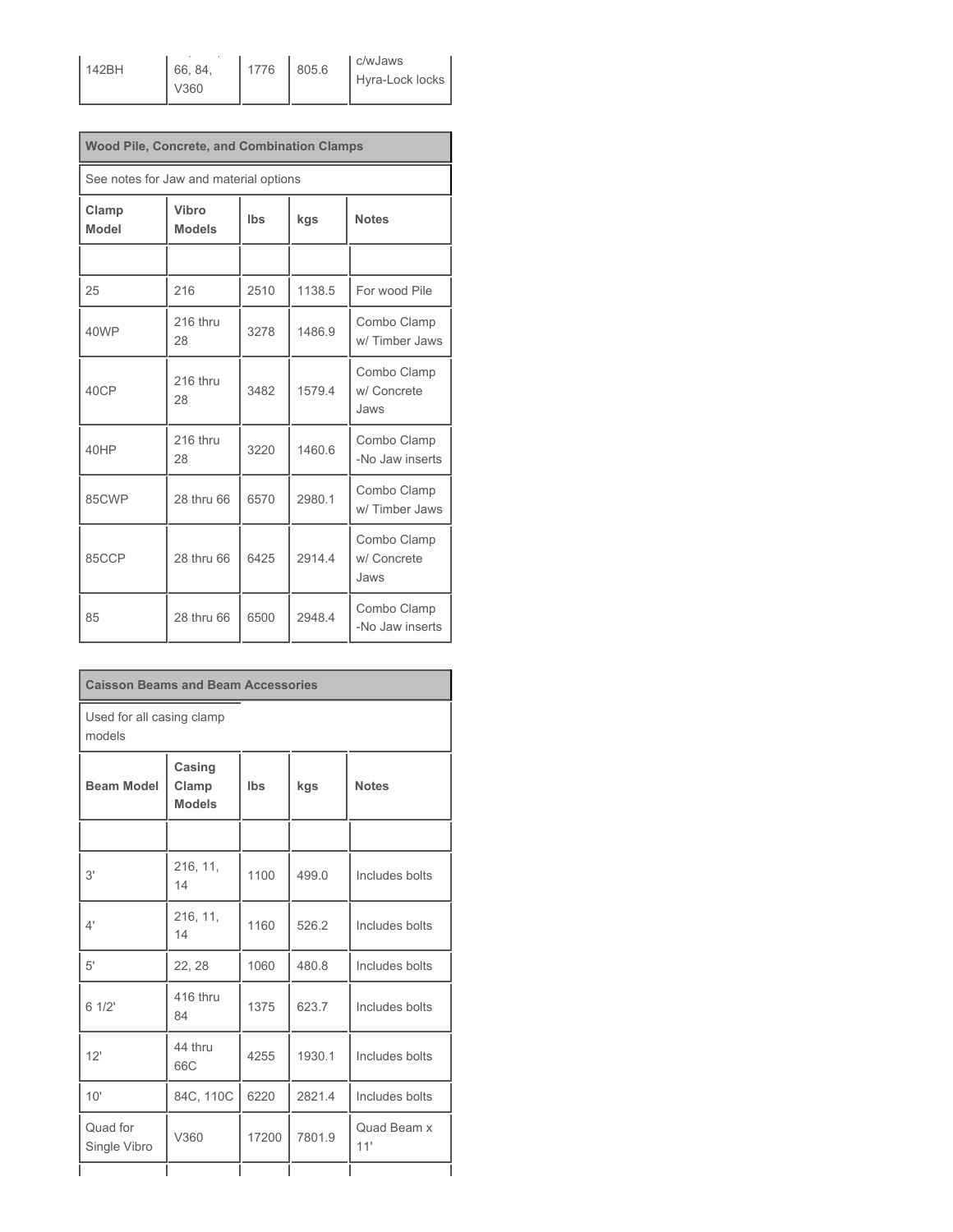| Quad for<br>Tandem<br>Vibro | V360                | 41100 | 18642.8 | Quad Beam x<br>12'     |
|-----------------------------|---------------------|-------|---------|------------------------|
| 122/196A                    | Model<br>122 to 196 | 1505  | 682.7   | used for 44"<br>casing |

| Jaws                                            |                       |     |       |                                 |  |
|-------------------------------------------------|-----------------------|-----|-------|---------------------------------|--|
| Order Jaws separately for multiple applications |                       |     |       |                                 |  |
| <b>Jaw Type</b>                                 | Clamp<br><b>Model</b> | Ibs | kgs   | <b>Description</b>              |  |
| Timber                                          | Model 40              | 313 | 142.0 | 1 set timber<br>Jaw inserts     |  |
| Concrete                                        | Model 40              | 517 | 234.5 | 1 set concrete<br>Jaw inserts   |  |
| Timber                                          | Model 85              | 345 | 156.5 | 1 set timber<br>Jaw inserts     |  |
| Concrete                                        | Model 85              | 200 | 90.7  | 1 set concrete<br>Jaw inserts   |  |
| Pipe                                            | Model 40              | 324 | 147.0 | 1 set pipe<br>inserts (10")     |  |
| Pipe                                            | Model 40              | 348 | 157.9 | 1 set pipe<br>inserts (10 3/4") |  |
| Pipe                                            | Model 40              | 388 | 176.0 | 1 set pipe<br>inserts (12")     |  |
| Pipe                                            | Model 40              | 414 | 187.8 | 1 set pipe<br>inserts (12 3/4") |  |
| Pipe                                            | Model 40              | 454 | 205.9 | 1 set pipe<br>inserts (14")     |  |
| Pipe                                            | Model 40              | 518 | 235.0 | 1 set pipe<br>inserts (16")     |  |
| Pipe                                            | Model 40              | 550 | 249.5 | 1 set pipe<br>inserts (17")     |  |

| <b>Clamp Accessories &amp; Bias Weights</b>                                      |                             |      |       |                                  |  |  |
|----------------------------------------------------------------------------------|-----------------------------|------|-------|----------------------------------|--|--|
| <b>Accessory Items</b>                                                           |                             |      |       |                                  |  |  |
| Vibro<br><b>lbs</b><br>kgs<br><b>Description</b><br><b>Type</b><br><b>Models</b> |                             |      |       |                                  |  |  |
| 90-Degree<br><b>Turning Plate</b>                                                | 22, 28C.<br>44, 44B,<br>66C | 1075 | 4876  | Turning plate<br>with bolts      |  |  |
| 10' clamp<br>extension                                                           | 22, 28C.<br>44, 44B,<br>66C | 2150 | 975.2 | Clamp ext. with<br>bolts & hoses |  |  |
| Vibro lead<br>sled                                                               | 22, 28C,<br>44, 44B,        | 250  | 113.4 | for 26" leads                    |  |  |